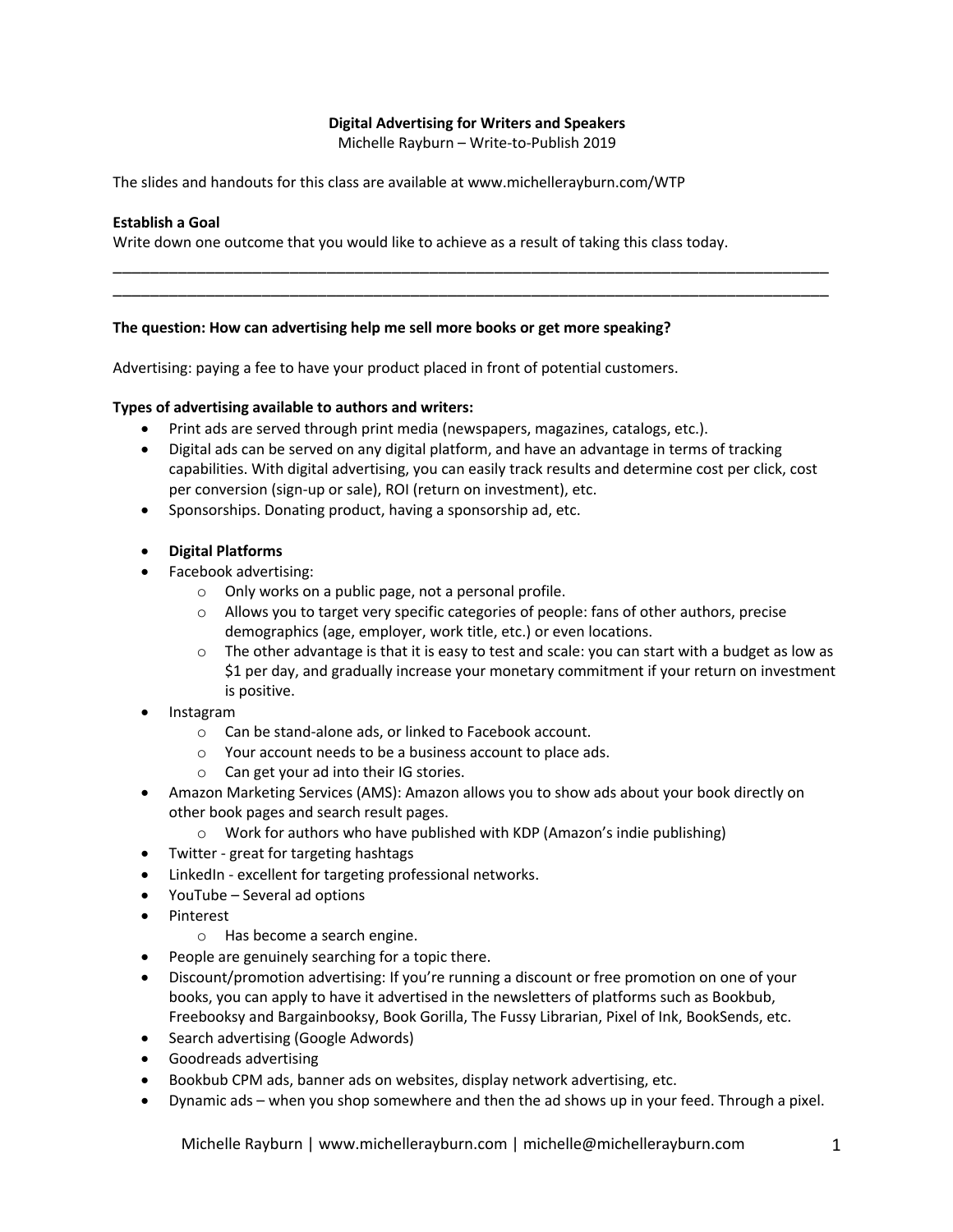### **Facebook ad ideas for writers and speakers:**

- Boost a post about speaking at an event and target only that zip code.
- Boost a post about book singing or launch party.
- Holiday promotion Black Friday
- Free download opportunity
- Mother's Day or Father's Day
- Free sample chapter (could include an opt-in)
- Pre-order campaign
- Contests or giveaway
- Boost a post that has a relevant and current topic
- Boost a post to your followers

### **How much should I spend?**

- Be cautions of big spends. What ROI will you get?
- Start small and see how it goes.
- Target well, so your money is more effective.

### **Objectives**

- Boosting your Facebook posts
- Promoting your Facebook page
- Sending people to your website
- Increasing conversions on your website (sign up for mailing list, make a purchase)
- Reach people near your business
- Raise attendance at your event
- Get people to claim your offer
- Get video views
- Get more page likes
- Grow awareness

### **Placements**

- Feeds Your ad will appear to people scrolling through their inbox, desktop or mobile news-feed.
	- $\circ$  Facebook Feed: Your ads appear in the desktop News Feed (for people accessing the Facebook website on their laptops or desktop computers) and/or the mobile News Feed (for people using the Facebook app on mobile devices or accessing the Facebook website through a mobile browser).
	- o Instagram Feed: Your ads appear in the desktop Feed (for people accessing the Instagram website on their laptops or desktop computers) as well as your Feed on mobile (for people using the Instagram app on mobile devices or accessing the Instagram website through a mobile browser).
	- $\circ$  Facebook Marketplace: Your ads appear in the Marketplace home page or when someone browses Marketplace in the Facebook app on their phone.
	- o Facebook Suggested Video: Your ads appear in the video feed on Facebook, specifically, the Suggested Videos feed and the Facebook Watch feed.
	- o Facebook Right Column: Your ads appear in the right-side columns across Facebook. Right column ads only appear to people browsing Facebook on their computer.
- Messenger Inbox: Your ads appears in the Home tab of Messenger.
- Stories Your full screen vertical ad will appear in people's stories.
	- o Facebook Stories: Your ads appear in people's stories on Facebook.
	- o Instagram Stories: Your ads appear in people's stories on Instagram. Ads in stories only appear to people browsing stories on Instagram.

Michelle Rayburn | www.michellerayburn.com | michelle@michellerayburn.com 2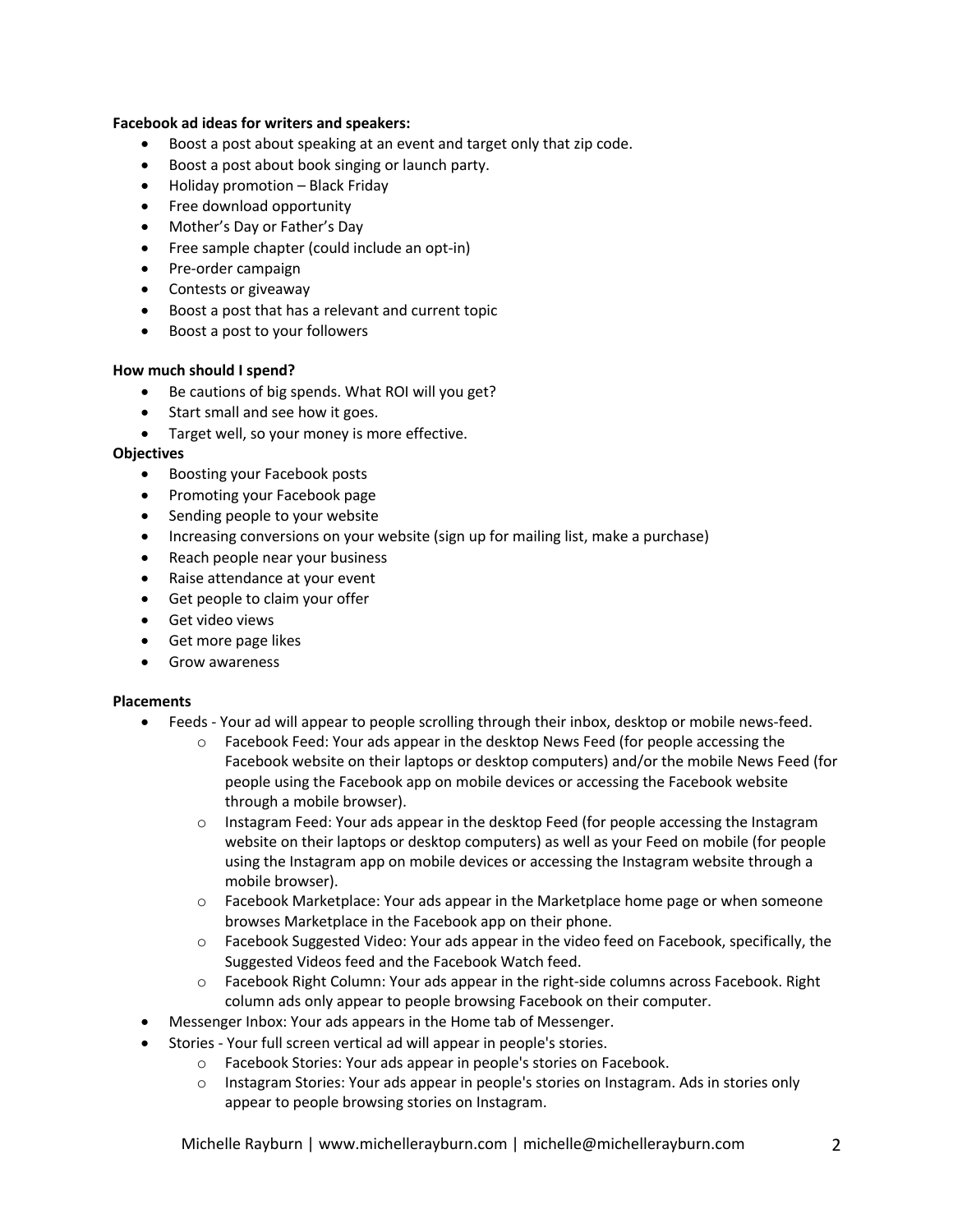- o Messenger Stories: Your ads appear in people's stories in Messenger.
- In-Stream
	- o Your ads will appear before, during or after video content.
	- o Facebook In-stream Videos: Your ads appear as short videos in Video on Demand and select Gaming Creator livestreams on Facebook.
- Messenger Sponsored Messages: Your ads appear as messages that are delivered directly to a person when they have an existing conversation with you in Messenger.
- Contextual Spaces
	- o Facebook Instant Articles: Your ads appear in Instant Articles within the Facebook mobile app and Messenger.

#### **Targeting Your Audience**

- By region  $-$  live there or visiting.
- By age
- By interests
- Friends of your followers
- Education level
- Income
- Behaviors what they like, events, what they share
- Occupation
- Life events married, expecting a child, engaged
- Retargeting to people who have interacted with you once and you try to reach them again.
- Lookalike audience upload your mailing list and target people who are similar.

#### **What to say in an ad:**

• Your ads need to speak to your customer's need.

#### **Early example** (\$10, got 2 clicks)

It's time to order materials for your fall women's small group Bible study! Low prep for the leader and little homework for participants. Get special pricing on "The Repurposed and Upcycled Life" book and group workbooks when you send me a DM or an email. More than 28% off cover price!

Humor, coloring doodles, heartfelt discussion, friendly to those who are exploring faith.

Free download of sample chapter: michellerayburn.com/writing/

#### **More recent example.** (\$20 and 62 clicks)

If you haven't washed your hair since Tuesday and dry shampoo is the best thing ever, find a connection here. If the couch is covered in several loads of laundry and you can't find two socks that match, or if there are petrified French fries in the back seat of your SUV, I think we could be best friends. I wrote "The Repurposed and Upcycled Life" for busy women who want to know that imperfection is what makes us human!

Free sample chapter download available!

You do have to be careful in wording Facebook ads. Rules:

- No forbidden products
- Only 20% text on the image you use.